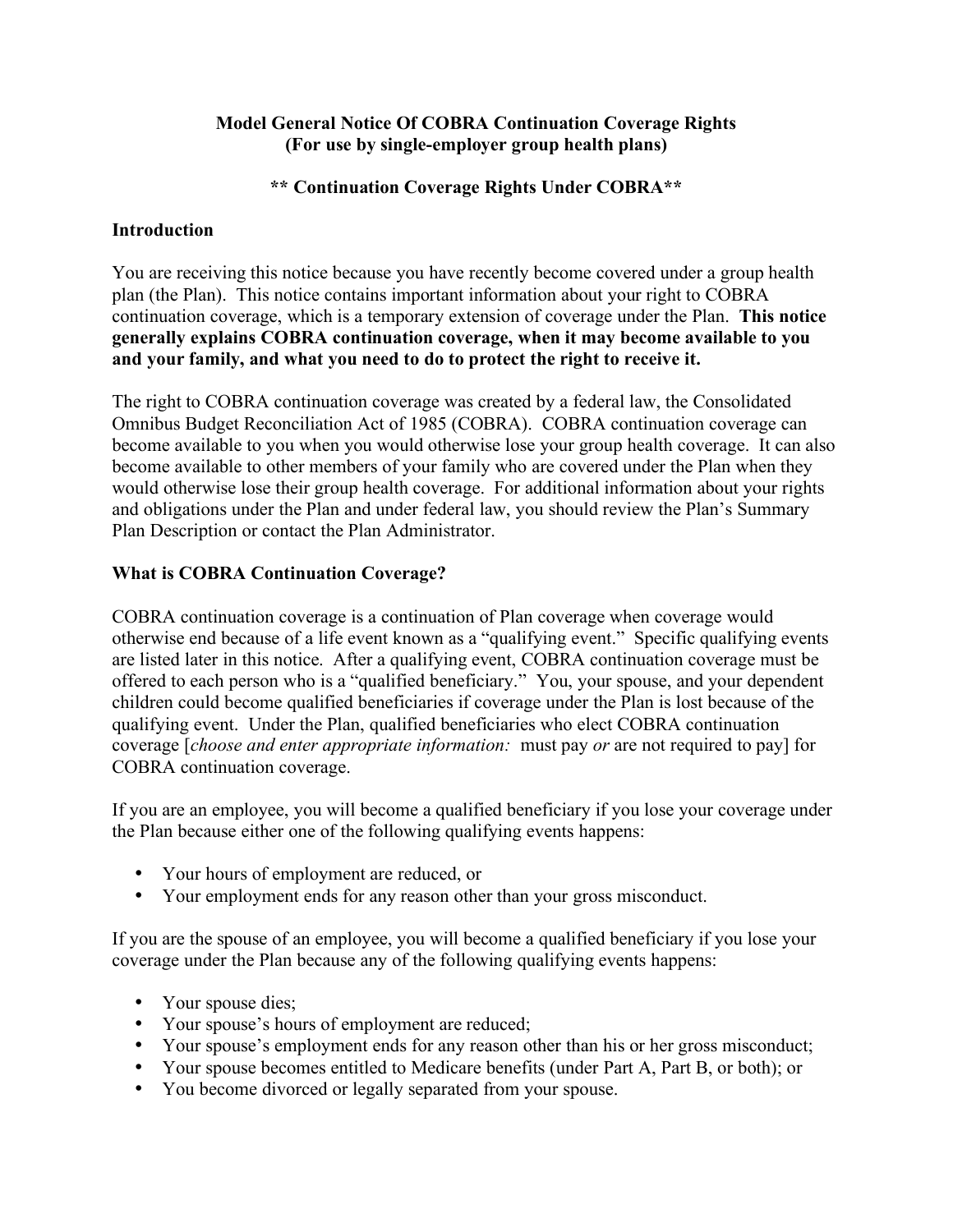Your dependent children will become qualified beneficiaries if they lose coverage under the Plan because any of the following qualifying events happens:

- The parent-employee dies;<br>• The parent-employee's hour
- The parent-employee's hours of employment are reduced;<br>• The parent-employee's employment ends for any reason of
- The parent-employee's employment ends for any reason other than his or her gross misconduct;
- The parent-employee becomes entitled to Medicare benefits (Part A, Part B, or both);

- The parents become divorced or legally separated; or
- The child stops being eligible for coverage under the plan as a "dependent child."

[*If the Plan provides retiree health coverage, add the following paragraph:*]

Sometimes, filing a proceeding in bankruptcy under title 11 of the United States Code can be a qualifying event. If a proceeding in bankruptcy is filed with respect to [*enter name of employer sponsoring the plan*], and that bankruptcy results in the loss of coverage of any retired employee covered under the Plan, the retired employee will become a qualified beneficiary with respect to the bankruptcy. The retired employee's spouse, surviving spouse, and dependent children will also become qualified beneficiaries if bankruptcy results in the loss of their coverage under the Plan.

## **When is COBRA Coverage Available?**

The Plan will offer COBRA continuation coverage to qualified beneficiaries only after the Plan Administrator has been notified that a qualifying event has occurred. When the qualifying event is the end of employment or reduction of hours of employment, death of the employee, [*add if Plan provides retiree health coverage:* commencement of a proceeding in bankruptcy with respect to the employer,] or the employee's becoming entitled to Medicare benefits (under Part A, Part B, or both), the employer must notify the Plan Administrator of the qualifying event.

# **You Must Give Notice of Some Qualifying Events**

**For the other qualifying events (divorce or legal separation of the employee and spouse or a dependent child's losing eligibility for coverage as a dependent child), you must notify the Plan Administrator within 60 days [***or enter longer period permitted under the terms of the Plan***] after the qualifying event occurs. You must provide this notice to: [***Enter name of appropriate party***]. [***Add description of any additional Plan procedures for this notice, including a description of any required information or documentation.***]**

### **How is COBRA Coverage Provided?**

Once the Plan Administrator receives notice that a qualifying event has occurred, COBRA continuation coverage will be offered to each of the qualified beneficiaries. Each qualified beneficiary will have an independent right to elect COBRA continuation coverage. Covered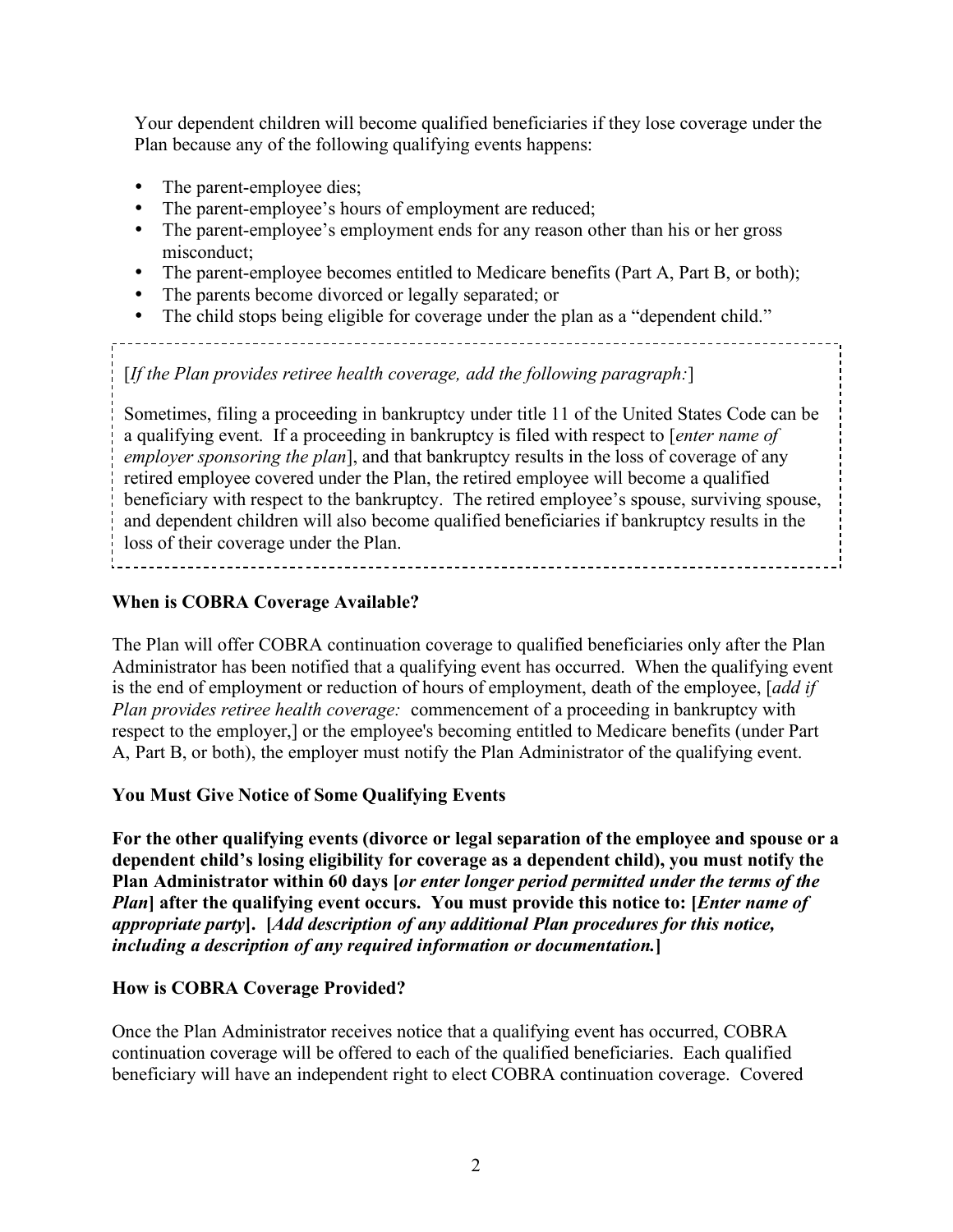employees may elect COBRA continuation coverage on behalf of their spouses, and parents may elect COBRA continuation coverage on behalf of their children.

COBRA continuation coverage is a temporary continuation of coverage. When the qualifying event is the death of the employee, the employee's becoming entitled to Medicare benefits (under Part A, Part B, or both), your divorce or legal separation, or a dependent child's losing eligibility as a dependent child, COBRA continuation coverage lasts for up to a total of 36 months. When the qualifying event is the end of employment or reduction of the employee's hours of employment, and the employee became entitled to Medicare benefits less than 18 months before the qualifying event, COBRA continuation coverage for qualified beneficiaries other than the employee lasts until 36 months after the date of Medicare entitlement. For example, if a covered employee becomes entitled to Medicare 8 months before the date on which his employment terminates, COBRA continuation coverage for his spouse and children can last up to 36 months after the date of Medicare entitlement, which is equal to 28 months after the date of the qualifying event (36 months minus 8 months). Otherwise, when the qualifying event is the end of employment or reduction of the employee's hours of employment, COBRA continuation coverage generally lasts for only up to a total of 18 months. There are two ways in which this 18-month period of COBRA continuation coverage can be extended.

#### *Disability extension of 18-month period of continuation coverage*

If you or anyone in your family covered under the Plan is determined by the Social Security Administration to be disabled and you notify the Plan Administrator in a timely fashion, you and your entire family may be entitled to receive up to an additional 11 months of COBRA continuation coverage, for a total maximum of 29 months. The disability would have to have started at some time before the 60th day of COBRA continuation coverage and must last at least until the end of the 18-month period of continuation coverage. [*Add description of any additional Plan procedures for this notice, including a description of any required information or documentation, the name of the appropriate party to whom notice must be sent, and the time period for giving notice.*]

### *Second qualifying event extension of 18-month period of continuation coverage*

If your family experiences another qualifying event while receiving 18 months of COBRA continuation coverage, the spouse and dependent children in your family can get up to 18 additional months of COBRA continuation coverage, for a maximum of 36 months, if notice of the second qualifying event is properly given to the Plan. This extension may be available to the spouse and any dependent children receiving continuation coverage if the employee or former employee dies, becomes entitled to Medicare benefits (under Part A, Part B, or both), or gets divorced or legally separated, or if the dependent child stops being eligible under the Plan as a dependent child, but only if the event would have caused the spouse or dependent child to lose coverage under the Plan had the first qualifying event not occurred.